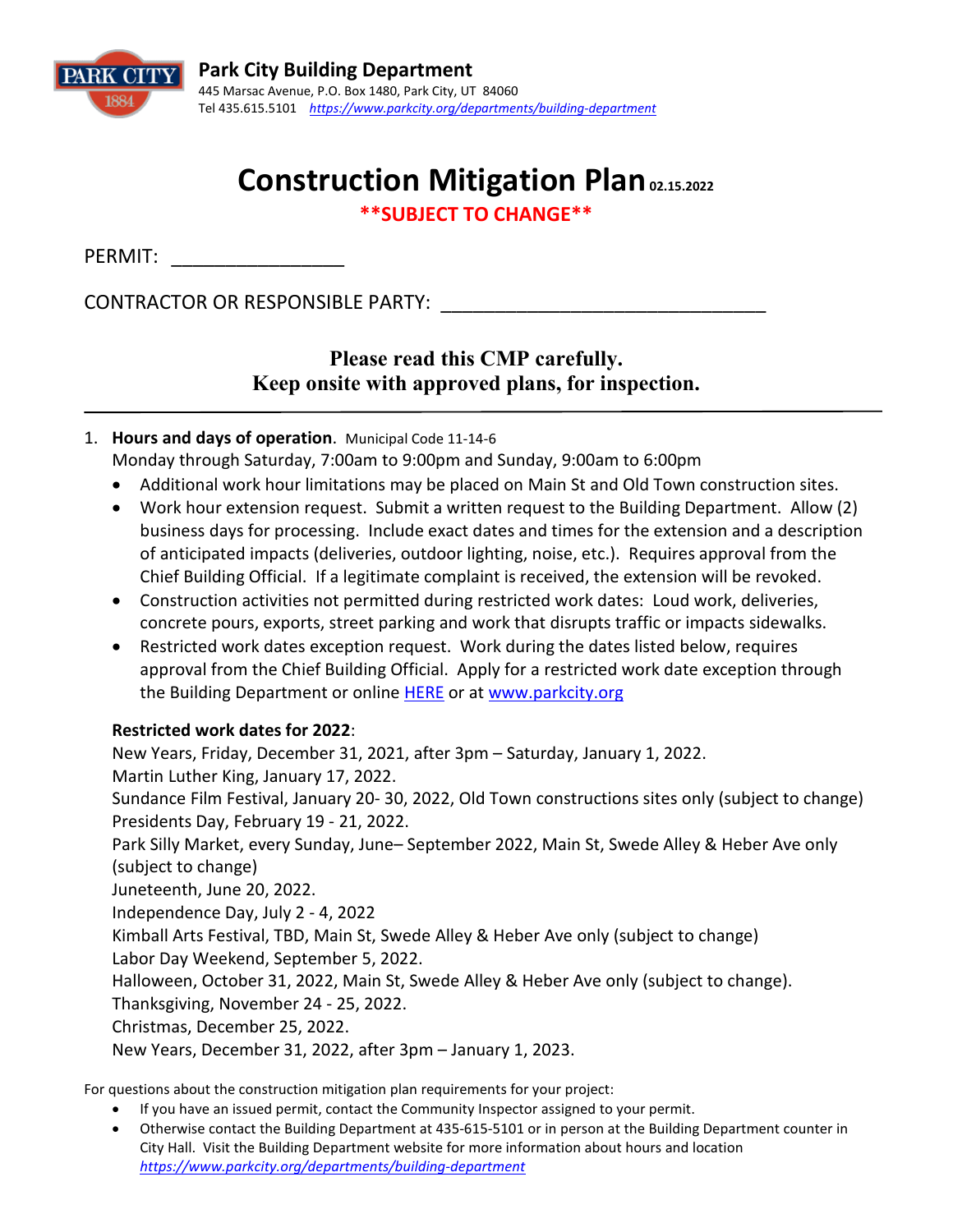

- 2. **Construction parking**. Municipal Code 9-2-12, 11-14-4(B)
	- Park City Municipal Corporation has the authority to request a parking plan at any time.
	- On-street parking is limited to one side of the street, on pavement and shall maintain reasonable public and safety vehicle access.
	- Construction equipment (forklifts, cranes, backhoes, etc.) is not permitted to be driven or parked on public parking lots, city streets or private property unless otherwise approved.
- 3. **Deliveries**. Municipal Code 11-14-3, 11-14-4(C)
	- Deliveries are permitted during the allowed hours of operation.
	- Two flaggers will be present for all deliveries.
	- A partial road closure permit is required for deliveries longer than one-hour.
	- Delivery vehicle parking restrictions on Main St or Swede Alley:
		- A. General Parking.
			- -When south of Heber Ave, use the west side of Main St, 3:00am to 12:00 noon.
			- -When north of Heber Ave, use Main St, 7:00am to 12:00 noon.
			- -After 12:00 noon, parking on Main St is prohibited.
			- -Any parking space is allowed on west side of Swede Alley, 3:00am to 4:00pm.
		- B. Double parking.
			- -When south of Heber Ave, use west side of Main St, 3:00am to 12:00 noon.
			- -When north of Heber Ave, double parking is allowed on Main St, 7:00am to 12:00 noon. -Double parking allowed, provided delivery is expeditious, there is no curb parking available, and it does not inhibit traffic flow or block a legally parked car from leaving the curb.
		- C. Use loading zones on west side of Swede Alley for deliveries to Main St after 12:00 noon.
		- D. No parking on the east side of Swede Alley.
		- E. No parking in such a manner to impede the flow of traffic.
		- F. No parking while the engine idling.
		- G. No parking on Park Ave, between Heber Ave and King Rd, while making deliveries to a business with a Main St address.
		- H. City authorized special events and master festivals in the Main St Core may impact delivery vehicle operations; verify special requirements approved by City special events staff.
- 4. **Stockpiling and staging**. Municipal Code 11-14-3
	- Required to be onsite and within the approved limits of disturbance (LOD) fence.
	- Separate right of way (ROW) permit is required if materials, dumpsters, or toilets are in ROW.
	- Additional site used for stockpiling or staging must be approved by the Building Department including an LOD fence and possibly a bond.

- If you have an issued permit, contact the Community Inspector assigned to your permit.
- Otherwise contact the Building Department at 435-615-5101 or in person at the Building Department counter in City Hall. Visit the Building Department website for more information about hours and location *<https://www.parkcity.org/departments/building-department>*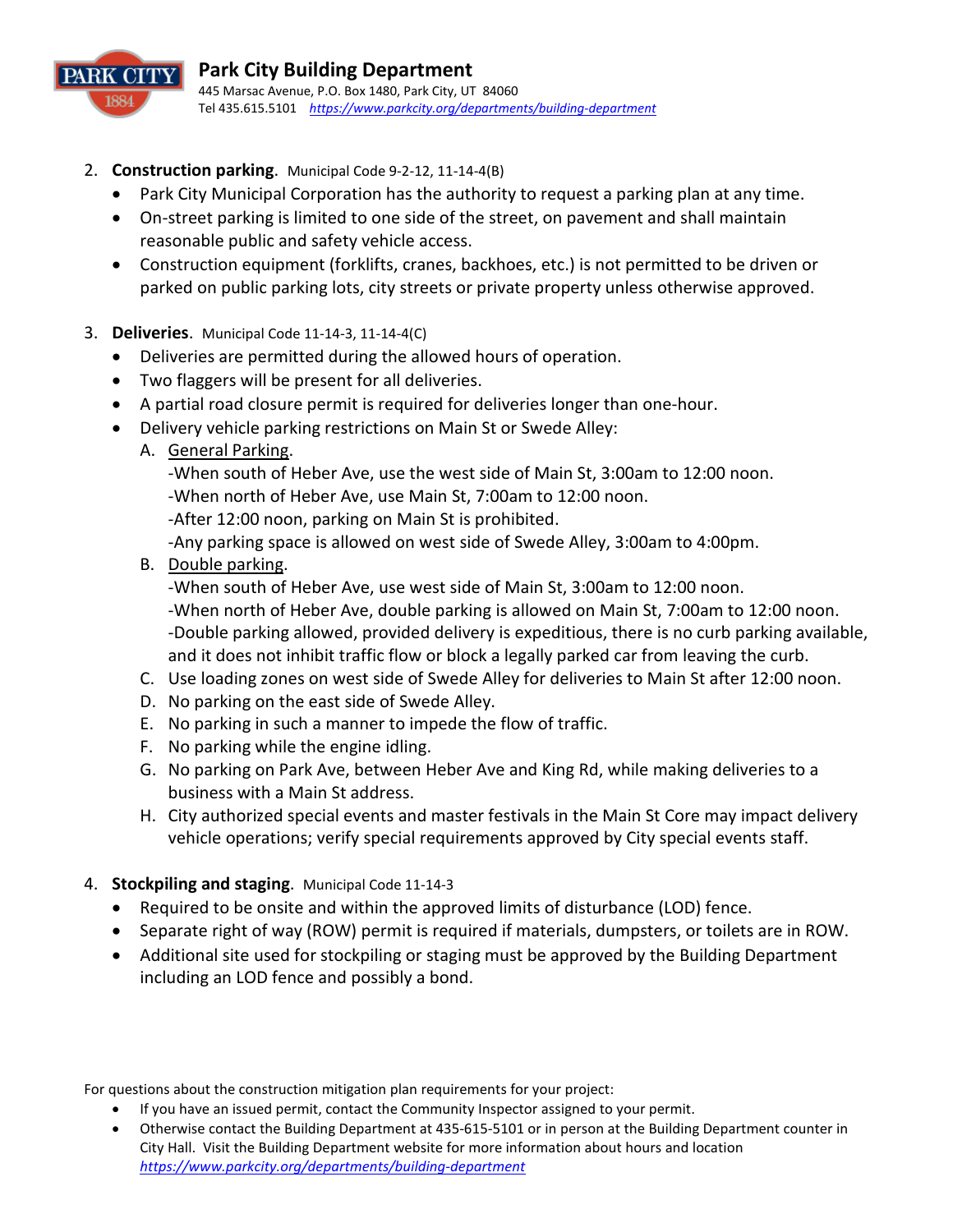

- 5. **Construction phasing**. Municipal Code 11-14-4(D)
	- Requires approval from the Chief Building Official.
	- Must be maintained within the approved LOD area unless otherwise approved.
- 6. **Trash management & recycling**. Municipal Code 11-14-4(E), 11-14-5
	- Construction site will provide adequate storage, a program for trash removal and will keep site clean daily. Recycling is encouraged.
	- Dumpsters must be placed within the approved LOD. Dumpsters or trash trailers parked on private property require written permission from the property owner. Dumpsters or trash trailers on the ROW require a permit from the Engineering Department.
	- Trash and construction related wastes will be deposited into a covered receptacle.
- 7. **Control of dust & mud**. Sediments and other materials will not be tracked from the site by vehicle traffic. Construction entrance roadways will be stabilized with gravel to inhibit sediments from being deposited into ROW's. Accidental deposits will be swept up immediately and not washed down by rain or any other means. Municipal Code 11-14-4(F), 11-15-6
- 8. **Noise** will not exceed 65 decibels or violate the Park City noise ordinance. Municipal Code 11-14-4(G)
- 9. **Grading and excavation**. Municipal Code 11-14-4(H)
	- Grading and excavation are permitted during the allowed hours of operation.
	- Truck routes require approval by the Engineering Department and may be restricted to prevent adverse impacts.

Cubic yards to be removed: The position Destination:

### 10. **Temporary lighting** require approval by the Planning Department. See item 20, below. LMC 15-5-5(J)

### 11. **Construction sign**. Municipal Code 11-14-4(J)

- Post onsite and in a location that is readable from the street.
- Size limitations: maximum 12 square feet, and maximum 6 feet in height.
- Lettering limitation: maximum 4 inches in height.
- Include: Contractor name, address, phone number and emergency contact information.

### 12. **Stormwater Pollution Prevention Plan (SWPPP)**. Municipal Code 13-4

- Install construction fence and Best Management Practices (BMPs) per approved plan.
- Retain eroded sediments and other pollutants onsite from being transported from the site via street flow, swales, area drains, natural drainage course or wind.
- Protect stockpile of earth and other construction-related materials from being transported from the site by wind.

- If you have an issued permit, contact the Community Inspector assigned to your permit.
- Otherwise contact the Building Department at 435-615-5101 or in person at the Building Department counter in City Hall. Visit the Building Department website for more information about hours and location *<https://www.parkcity.org/departments/building-department>*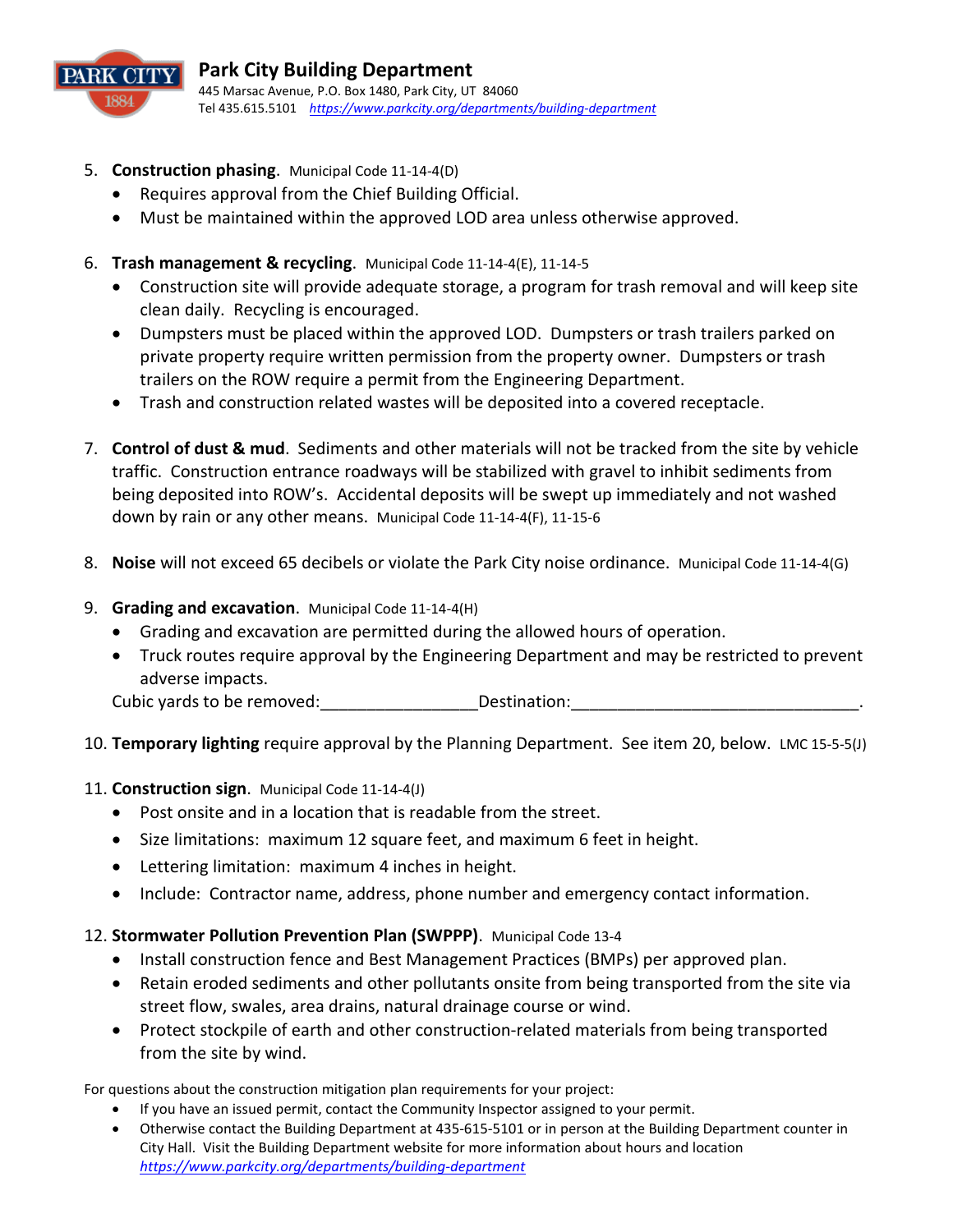

- Fuels, oils, solvents, and other toxic materials will be stored per their listing and will not contaminate soil or surface waters.
- All approved storage containers will be protected from weather.
- Spills will be cleaned up immediately, disposed properly and not washed into drainage system.
- Excess or waste concrete will not be washed into the public way or any drainage system.
- Concrete equipment cleaned in properly constructed cleanout that will not leach into ground.

# 13. **Toilet facilities**. Municipal Code 11-14-5(B)

- Construction sites will have permanent toilets with authorization, or temporary toilet facilities.
- Toilets placed on right of way (ROW) require a ROW permit from the Engineering Department.
- 14. **Soil Ordinance**. Properties located within the soil ordinance boundary will comply Municipal Code 11-15, including but not limited to dust control, covering soil and approved soil disposal.

# 15. **Partial road closures**.

- Required if one lane of travel is partially blocked by construction traffic or deliveries.
- Allow (2) business days for permit processing.
- Apply for permit online [www.parkcity.org](http://www.parkcity.org/) or through the Engineering Department.

# 16. **Full road closures**.

- Allow (2) business days for permit processing.
- Apply for permit online [www.parkcity.org](http://www.parkcity.org/) or through the Engineering Department.
- Requires approval from the City Engineer.

# 17. **Right of Way (ROW) permits**.

- Required for any work performed within the public right of way (ROW)
- Allow (2) business days for permit processing.
- Apply for permit online [www.parkcity.org](http://www.parkcity.org/) or through the Engineering Department.
- Requires approval from the City Engineer.
- Fencing of Public ROW requires the contractor to provide traffic circulation plan, traffic mitigation plan and pedestrian plan. See [www.parkcity.org](http://www.parkcity.org/) for Municipal Code 11-14-2.

# 18. **Cranes**. Municipal Code 11-14-3(B)

- Requires approval from the Chief Building Official.
- Contractor to submit site plan showing radius of boom over neighboring properties and streets.
- Submit airspace and trespass agreements to the Building Department before crane installation.
- Loaded or unloaded cranes will not swing over neighboring properties and streets, without prior approval.
- Flaggers are required, when approval is granted, if crane will affect a right of way.

- If you have an issued permit, contact the Community Inspector assigned to your permit.
- Otherwise contact the Building Department at 435-615-5101 or in person at the Building Department counter in City Hall. Visit the Building Department website for more information about hours and location *<https://www.parkcity.org/departments/building-department>*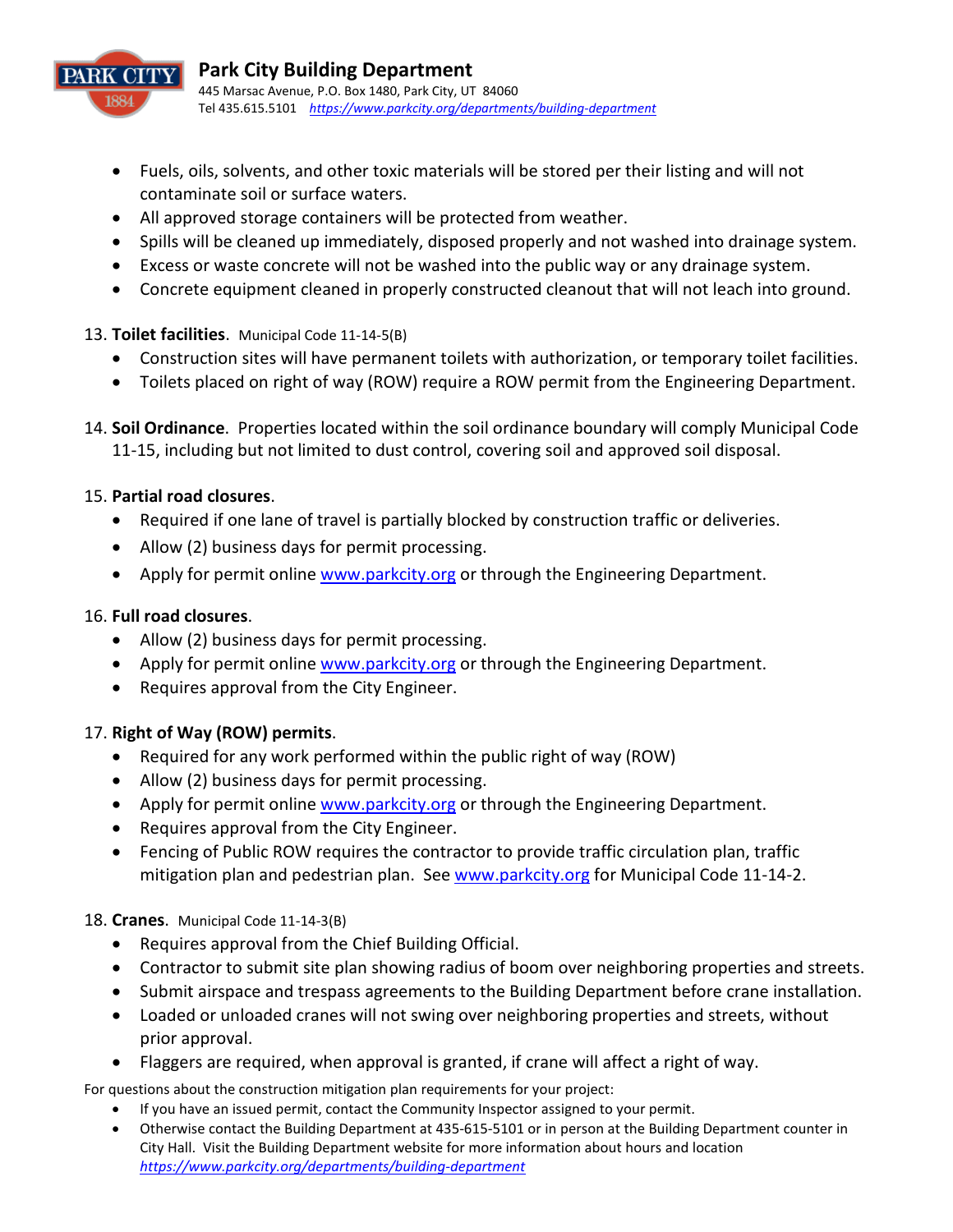

# 19. **Limits of disturbance (LOD) fence**. Municipal Code 11-14-2, 11-14-3, 11-15-4, 13-4-5

- Chain link fencing may be required on sites with excavations deeper than 4ft. LMC 15-7.3-3(K)
- Plastic fencing is acceptable on sites that are not being excavated. LMC 15-7.3-3(H.4)
- All sites within the Historic District require chain link fencing that is 6ft high. LMC 15-7.3-3(K)
- Install LOD fence per approved plans. Removal or alteration requires prior approval from the Building and Engineering Departments. Municipal Code 13-4-5(C)

#### 20. **Boardwalks**. Municipal Code 11-14-2, LMC 15-5-5(J10)

- May be required on some projects per the International Building Code. IBC 3306
- When required, they will have a mining theme and include lights and reflectors.
- Sidewalks and streets beneath the boardwalk will be required or replaced, if necessary, before the certificate of occupancy is issued.
- A monetary bond may be required by the Engineering Department for sidewalks and streets beneath the boardwalk.
- Specifications are available at the Building Department.

#### 21. **Other issues**.

- Dogs are prohibited on construction sites. Municipal Code 7-3-5
- Contractor will inform neighboring property owners about the project and construction activities that may affect the area, such as, work that is loud or may disrupt traffic.
- Mitigation will be in place to prevent impacts to the existing adjacent structures and existing infrastructure/streets from the construction.
- Additional conditions in the MPD, CUP or other City approvals governing the lot also apply and are enforced in coordination with this construction mitigation plan and the building permit.
- 22. **Utah State Code and Rules**. Approved set of plans and mitigation include compliance with all Utah State Code and Rules, including Asbestos Rule R307-801 and Lead Paint Rules R307-840, 841, 842.

### **Please Note**:

- It is the responsibility of the property owner and contractor to ensure compliance with all approved Master Plan Development and Conditional Use Permit subject to finding of facts and conclusion of Law and conditional of approval.
- Park City Municipal Corporation (PCMC)
	- a) Reserves the right to abate any inactive or abandoned construction site.
	- b) Gives no guarantee of partial certificate of occupancies.
	- c) May require the contractor to complete neighborhood noticing to their satisfaction.

\*\*If you need assistance, please call the Building Department 435-615-5101\*\*

- If you have an issued permit, contact the Community Inspector assigned to your permit.
- Otherwise contact the Building Department at 435-615-5101 or in person at the Building Department counter in City Hall. Visit the Building Department website for more information about hours and location *<https://www.parkcity.org/departments/building-department>*